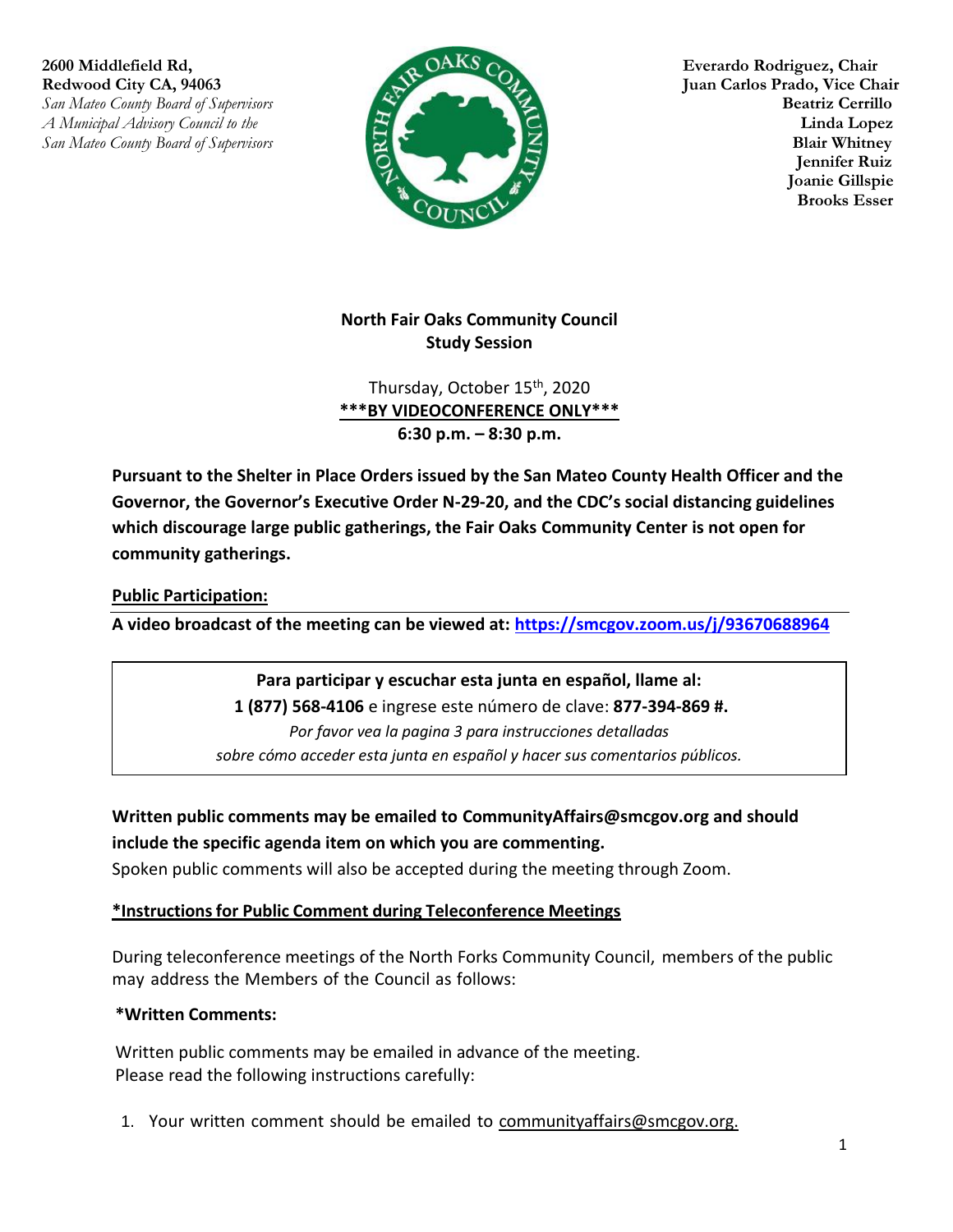- 2. Your email should include the specific agenda item on which you are commenting.
- 3. Members of the public are limited to one comment per agenda item.
- 4. The length of the emailed comment should be commensurate with the two minutes customarily allowed for verbal comments, which is approximately 250-300 words.
- 5. If your emailed comment is received by 5:00 p.m. on the day before the meeting, it will be provided to the Members of the Council. The Clerk will make every effort to read emails received after that time but cannot guarantee such emails will be read during the meeting, although such emails will still be included in the administrative record.

## **\*Spoken Comments**

Spoken public comments will be accepted during the meeting through Zoom. Please read the following instructions carefully:

The October 15th, 2020 North Fair Community Council Study Session meeting may be accessed through Zoom online at https://smcgov.zoom.us/j/93670688964 The October 15th, study session meeting may also be accessed via telephone at +1 669 900 6833

- 1. You may download the Zoom client or connect to the meeting using an internet browser. If using your browser, make sure you are using a current, up-to-date browser: Chrome 30+, Firefox 27+, Microsoft Edge 12+, Safari 7+. Certain functionality may be disabled in older browsers including Internet Explorer.
- 2. You will be asked to enter an email address and name. We request that you identify yourself by name as this will be visible online and will be used to notify you that it is your turn to speak.
- 3. When the NFOCC Chair or County Clerk calls for the item on which you wish to speak, click on "raise hand." The Clerk will activate and unmute speakers in turn. Speakers will be notified shortly before they are called to speak.
- 4. When called, please limit your remarks to the time limit allotted.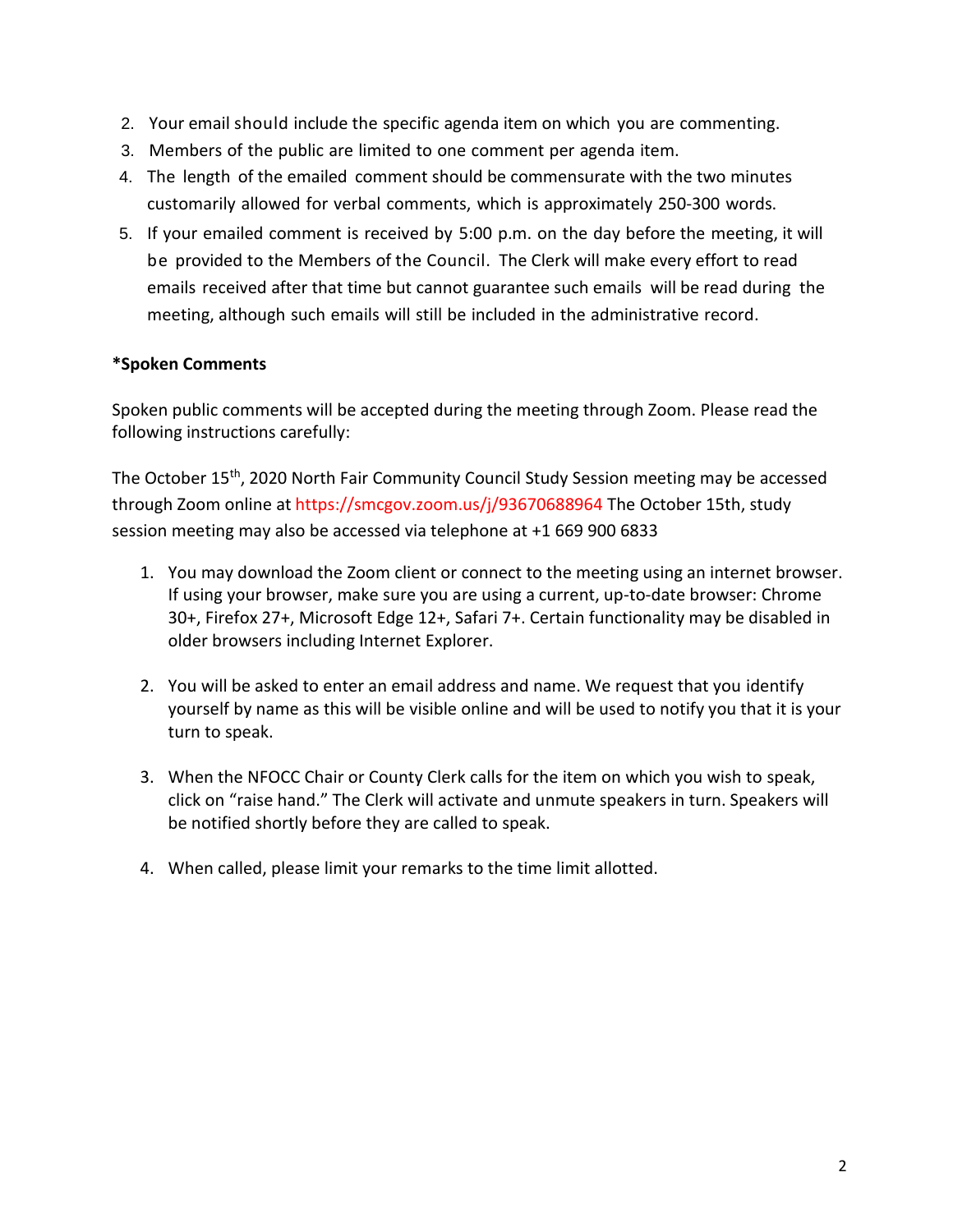#### **Instrucciones para personas que deseen participar en español:**

 Llame al **1 (877) 568-4106** e ingrese este número de clave: **877-394-869 # De esta manera usted podrá escuchar la junta en español. Para ver el video de la junta, descargue la aplicación Zoom. El audio que se escuchará en Zoom será en inglés.** 

El enlace para la junta en línea de Zoom es: <https://smcgov.zoom.us/j/93670688964>Puede descargar el programa de Zoom utilizando un navegador de Internet.

Asegúrese de usar un navegador actualizado como: Chrome 30+, Firefox 27+, Microsoft Edge 12+, Safari 7+. Ciertas funciones pueden deshabilitarse en navegadores antiguos, incluyendo Internet Explorer.

## \***Comentarios hablados (en vivo)**:

Recuerde, su audio será por medio de la línea telefónica con la asistencia de un intérprete que traducirá toda la junta. *Esta persona también le ayudara a hacer sus comentarios en vivo durante la junta. Solo necesita Zoom si desea ver el video de la junta.* 

#### \***Comentarios por escrito:**

- 1. Su comentario escrito debe enviarse por correo electrónico a: communityaffairs@smcgov.org.
- 2. Incluya el articulo específico de la agenda sobre el que está comentando.
- 3. Los miembros del público están limitados a un comentario por cada artículo de la agenda.
- 4. La longitud del comentario enviado por correo electrónico debe ser proporcional a los dos minutos habitualmente permitidos para comentarios verbales, que son aproximadamente 250-300 palabras.
- 5. Si su comentario enviado por correo electrónico se recibe antes de las 5:00 p.m. el día anterior a la reunión, se proporcionará a los miembros del Consejo. Se hará todo lo posible de leer los correos electrónicos recibidos después de ese tiempo, pero no se puede garantizar que dichos correos electrónicos se lean durante la reunión. Sin embargo, estos correos electrónicos aún serán incluidos en el registro administrativo.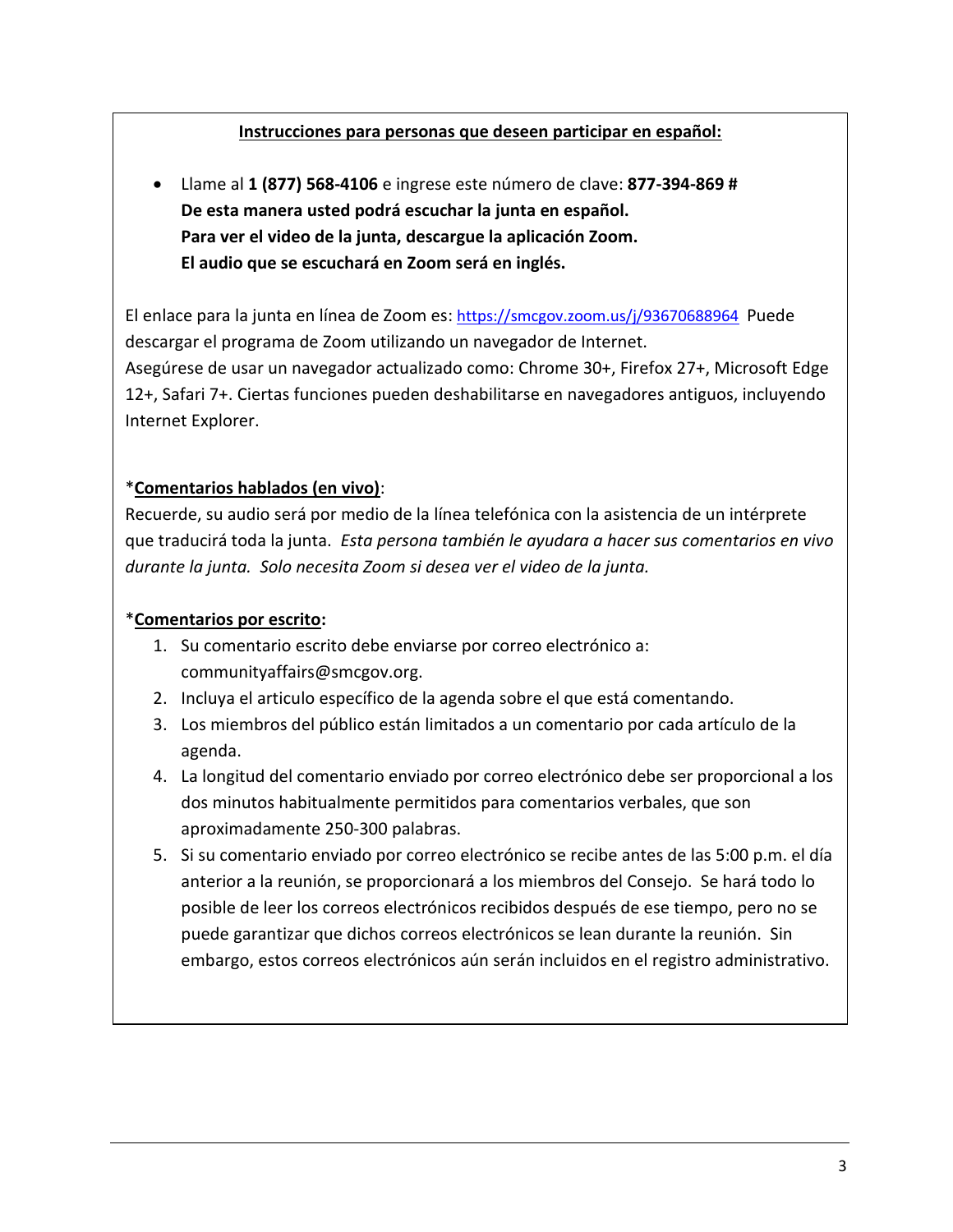#### **1) Roll Call**

- **2) Public Comment** *Anyone may speak up to 2 minutes on any topic not on the agenda. Please fill out a speaker slip. The Council may not discuss or take action on items not on the agenda.*
- **3) Training: Brown Act, Conflict of Interest and Ethics (60 Minutes)** 
	- a. Training led by Tim Fox, Deputy County Counsel
	- b. Council Questions
	- c. Public Comment (Limited two minutes per person)
- **4) Discussion: North Fair Oaks Community Council Logistics (30 Minutes)** 
	- **Reinforce Council Commitments and Responsibilities**
	- **What's working and not working with the Council**
	- **Agenda Setting** 
		- o **Purpose of Regular Meeting vs. Study Session Agenda**
		- o **Agenda Item Submission for Regular and/or Study Session Meeting, including Presenter(s)**
		- o **2021 Calendar Regular Meetings**
	- **Alternative Youth Council Member Recruitment** 
		- a. Discussion led by Ever Rodriguez, Chair
		- b. Council Questions
		- c. Public Comment (Limited two minutes per person)

#### **5) North Fair Oaks Community Council 2020 Reflection and Identification of 2021 Topics (30 Minutes)**

- a. Discussion led by Ever Rodriguez, Chair
- b. Council Questions
- c. Public Comment (Limited two minutes per person)

#### **Next Council Meeting**

**Regular Meeting:** Thursday October 22nd, 2020 7 p.m. to 9 p.m.

*Council members - Please email The Office of Community Affairs to confirm your attendance at [CommunityAffairs@smcgov.org](mailto:CommunityAffairs@smcgov.org)*.